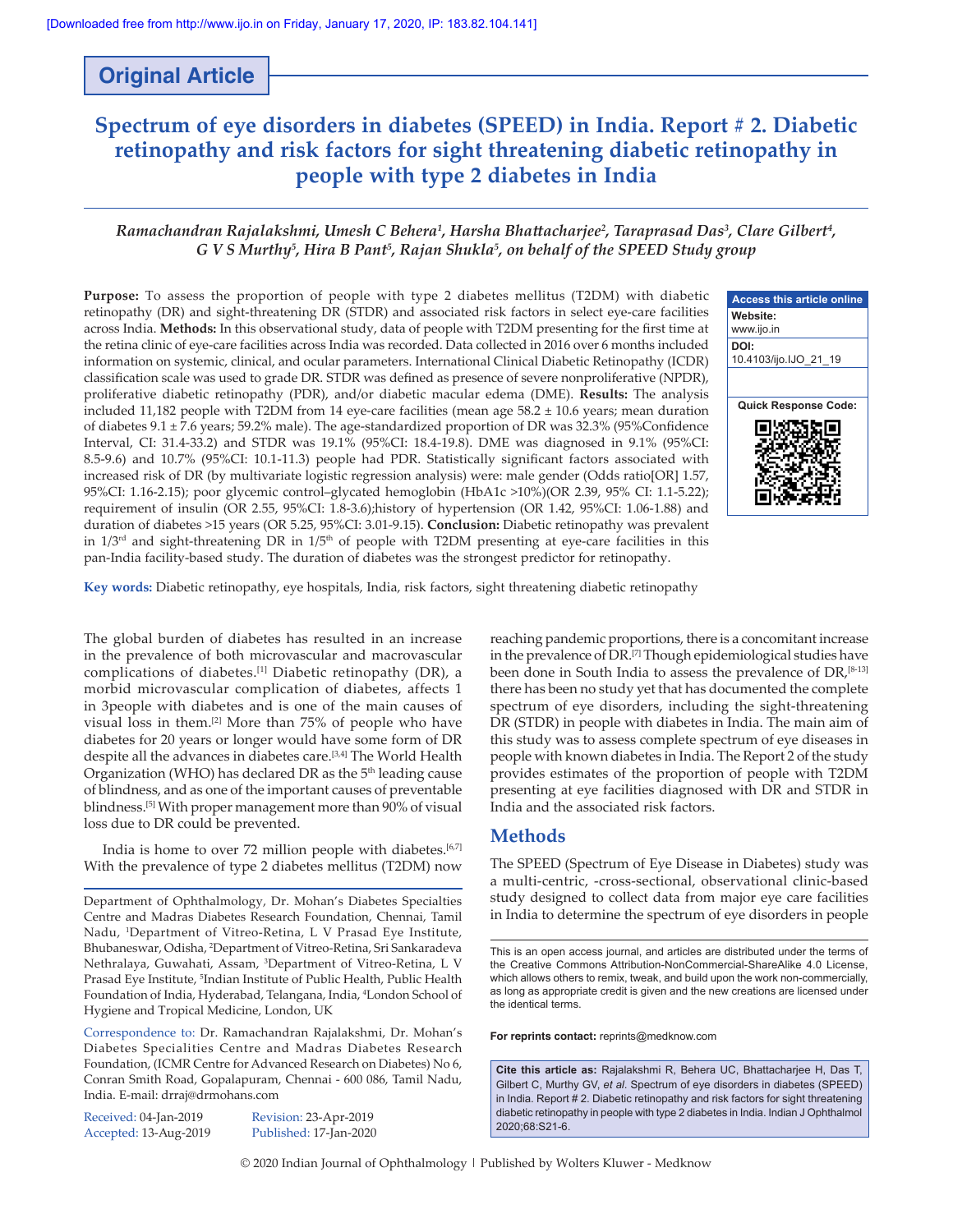with known diabetes. The study included only people with confirmed diabetes visiting the eye-care facility for the first time. The study excluded review patients visiting the eye center or people without known diabetes. A common data capturing protocol software was designed by Indian Institute of Public Health (IIPH), Hyderabad, India. The study was approved by the Institutional Ethical Committee of each eye care facility participating in the SPEED study. Institutional Ethical Committee (IEC) Approval was obtained by all 14 eye care facilities who participated in the study at their respective IEC in May- June 2016. All the Institutional Ethical Committee approval letters were submitted to IIPH. The data collection software and app base using Java was supplied to all participating centers online. The collected data was entered by the health care personnel in a prescribed pro forma on-line under the supervision of each facility's principal investigator. The patient data from the participating 14 eye care facilities was deposited into the server of IIPH. The name of the eye care facilities that participated in the study are provided in Report 1 of the SPEED study.

The common data collected included basic demographics, the type and duration of diabetes, details of the systemic and all ocular parameters. The study and data entry were performed over a period of 6 months in 2016. The data entered was based on patient examination carried out in the respective eye hospitals. Questions for eliciting history were administered in English or in the local language. Systemic history included age, gender, type of diabetes, treatment history for diabetes (diet and exercise/use of oral hypoglycemic agents (OHA) only, OHA and Insulin and Insulin only), control of diabetes and latest glycated hemoglobin (HbA1c). History and details of the systemic co‑morbidities such as hypertension, nephropathy, stroke, neuropathy etc., if available were also entered.

Ocular history details and ocular examination findings were entered into the pro forma. The recorded ocular examination included Snellen's presenting and best corrected visual acuity, intraocular pressure, and slit lamp examination of the anterior segment of the eye. Fundus examination/photography were performed and the retinal diagnosis and the optic disc evaluation of each eye were entered separately in the pro forma. The grading of DR was performed by ophthalmologists using the International Clinical Diabetic Retinopathy (ICDR) severity scale.<sup>[14]</sup> Sight threatening DR (STDR) was defined by the presence of severe nonproliferative diabetic retinopathy (NPDR), proliferative diabetic retinopathy (PDR), and/or diabetic macular edema (DME)/clinically significant macular edema (CSME).[15] Each eye was assigned a retinopathy level. For patient wise analysis, the final diagnosis for each patient was determined from the level of DR of the worse eye using ICDR severity scale.

### **Statistical analysis**

Stata14SE for Windows (StataCorp., TX, USA) was used for data and statistical analysis. Continuous data were expressed as mean ± standard deviation while categorical data were presented as proportions. Student's *t* test was used to compare means of continuous variables between subjects with and without retinopathy. Chi square test was used to compare proportions. To assess independent risk factors for diabetic retinopathy, we used logistic regression models with DR as the dependent variable and reported odds ratios (OR) with 95% confidence interval (CI). For all statistical tests, *P* value <0.05 was considered significant.

# **Results**

The study collected data from 11,390 people with diabetes. After excluding 208 people with known type 1 diabetes, the data of 11,182 people with known type 2 diabetes (T2DM) from 14 eye care facilities, across India were analyzed. The mean age of the people who participated in the study was  $58.2 \pm 10.6$  years, their mean duration of diabetes was 9.1 ± 7.6 years and 59.2% of them were male. In this study, 3611 people with T2DM had any DR and 66.9% of them were male. Table 1 shows the baseline general clinical and biochemical characteristics of the study participants with and without DR. People with T2DM who had DR had a longer duration of confirmed diabetes, had reported younger age of onset of diabetes, had higher glycated hemoglobin (HbA1c), had associated hypertension and significantly higher number of them required insulin for the management of diabetes [Table 1]. The prevalence of retinopathy increased significantly with increase in age (Pearson Chi2 = 119.97 *P* < 0.001); 80% of people with DR were above 50 years of age. The age-standardized proportion of DR was 32.3% (95% Confidence Interval, CI: 31.4‑33.2); NPDR was diagnosed in 2416 (21.6%) people and 1195 (10.7%) people had PDR. STDR was present in 2133 (19.1%) people with T2DM. Table 2 shows the varying severity of retinopathy in the study population.

Fig. 1 shows the frequency of distribution of DR and STDR based on the duration of diabetes. Diabetic retinopathy and

| Table 1: Baseline characteristics of the study population with and without retinopathy ( $n=11182$ ) |                                |                                       |         |  |
|------------------------------------------------------------------------------------------------------|--------------------------------|---------------------------------------|---------|--|
| <b>Variable</b>                                                                                      | No DR $(n=7571)$ Mean $\pm$ SD | DR present ( $n=3611$ ) Mean $\pm$ SD | P       |  |
| Age (years)                                                                                          | $58.5 \pm 11.1$                | $57.5 \pm 9.5$                        |         |  |
| Male $(\%)$                                                                                          | 55.6%                          | 66.9%                                 | < 0.001 |  |
| Reported age of onset of diabetes (years)                                                            | $50.9 \pm 11.3$                | $45.2 \pm 10.6$                       | < 0.001 |  |
| Reported duration of diabetes (years)                                                                | $7.6 \pm 7.3$                  | $12.3 \pm 7.8$                        | < 0.001 |  |
| Glycated hemoglobin (HbA1c) (%) (Mean±SD)                                                            | $8.0 \pm 1.8$                  | $8.5 \pm 2.1$                         | < 0.001 |  |
| Reported history of Systemic hypertension                                                            | 46.1%                          | 53.4%                                 | < 0.001 |  |
| Treatment for diabetes                                                                               |                                |                                       |         |  |
| OHA $n$ (%)                                                                                          | 6660 (87.9)                    | 2509 (69.5)                           | < 0.001 |  |
| OHA+ Insulin $n$ (%)                                                                                 | 431 (5.7)                      | 579 (16.0)                            |         |  |
| Only Insulin $n$ (%)                                                                                 | 354(4.7)                       | 511 (14.2)                            |         |  |
| <b>Others</b>                                                                                        | 126 (1.7)                      | 12(0.3)                               |         |  |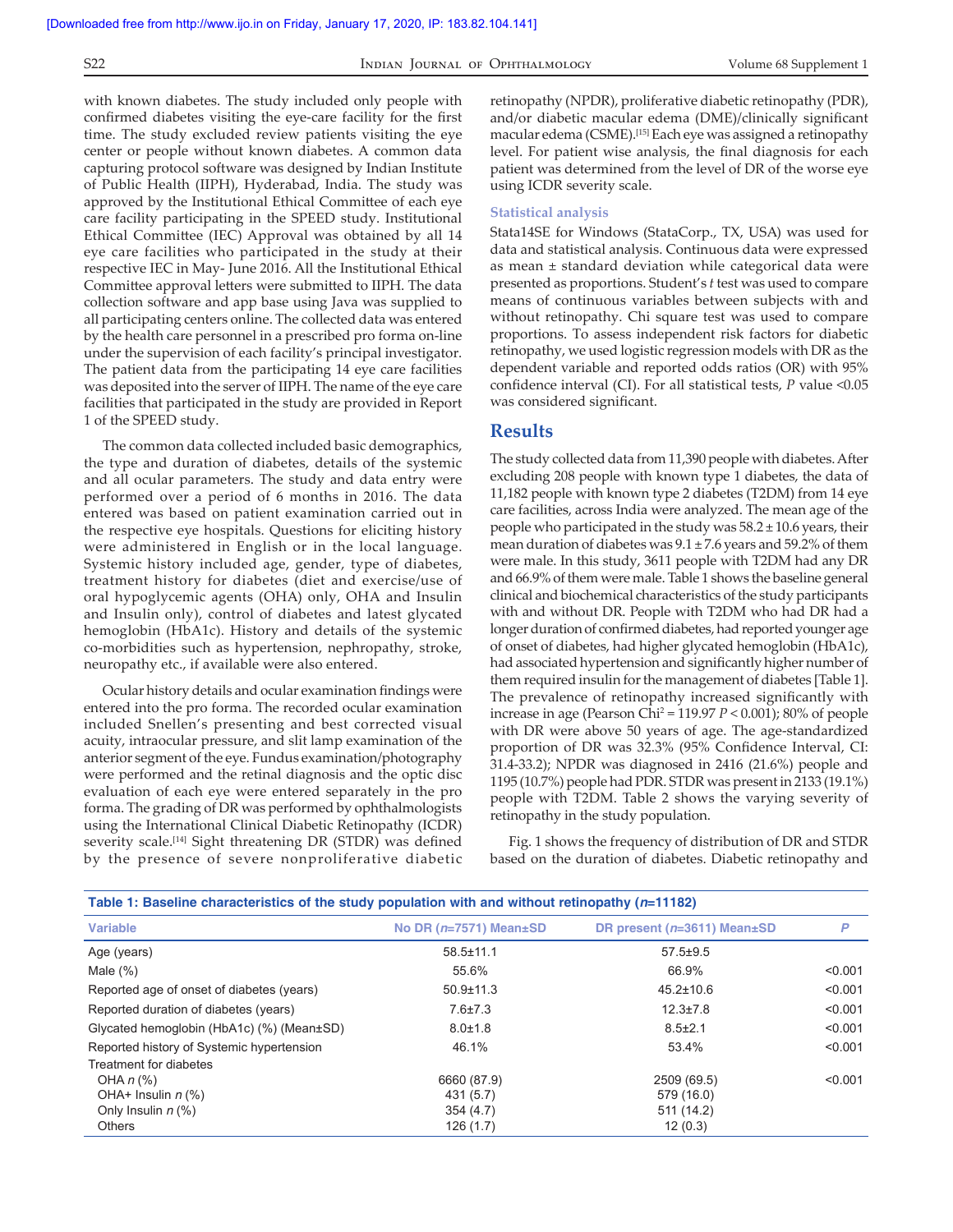STDR increased with longer duration of diabetes; it was highest in people with >15 years of diabetes. The increase in DR with diabetes age had a linear trend (Trend Chi<sup>2</sup> = 1100, *P* < 0.001). The proportion of STDR increased significantly in people with duration of diabetes >10 years (Trend Chi<sup>2</sup> = 760.2, *P* < 0.001) [Fig. 1].

Multivariate logistic regression analysis was done with DR as dependent variable to assess the associated risk



**Figure 1:** Frequency of any diabetic retinopathy (DR) and sight-threatening retinopathy (STDR), based on duration of diabetes

factors that increased the risk for retinopathy [Table 3]. Statistically significant factors associated with increased risk of DR (by multivariate logistic regression analysis) were: male gender (Odds ratio[OR] 1.51, 95%CI: 1.15‑1.99); poor glycemic control–glycated hemoglobin (HbA1c >10%) (OR 2.39; 95% CI: 1.10‑5.22); requirement of insulin in people on oral hypoglycemic agents (OR 2.55, 95%CI: 1.8‑3.6); history of hypertension (OR1.42, 95%CI: 1.06‑1.88) and duration of diabetes >15 years (OR 5.25, 95%CI: 3.01‑9.15). The duration of diabetes remained the strongest predictor of DR, the odds for retinopathy was over 2 times higher in the 6‑10 years of duration of diabetes, increasing to 3.4 times for a disease duration of 11–15 years and further increased to above 5 times when the duration of diabetes was >15 years. Poor glycemic control and requirement of insulin in people with T2DM were the additional significant risk factors associated with increased odds for retinopathy.

## **Discussion**

The proportion of people with T2DM with a confirmed diagnosis of DR and STDR from the eye care facility-based participants in this study was 32.3% and 19.1%, respectively. The risk factors identified in our study (such as male gender, higher HbA1c, people with type 2 diabetes who were also on insulin, associated hypertension, and longer duration of diabetes) are similar to the risk factors traditionally reported from earlier population-based epidemiological studies on DR.<sup>[8-13]</sup>

| Table 2: Severity of Diabetic retinopathy (DR) in the SPEED study                          |                                                                         |  |
|--------------------------------------------------------------------------------------------|-------------------------------------------------------------------------|--|
| <b>Retinopathy Severity</b>                                                                | Total Population ( $n=11182$ ) n (%) [95% CI]                           |  |
| Overall Diabetic Retinopathy (DR)                                                          | 3611 (32.3) [95% CI 31.4-33.2]                                          |  |
| Sight threatening Diabetic Retinopathy (STDR)                                              | 2133 (19.1) [95%CI-18.4-19.8]                                           |  |
| Non-proliferative Diabetic Retinopathy (NPDR)<br>Mild NPDR<br>Moderate NPDR<br>Severe NPDR | 2416 (21.6) [95% CI 20.8-22.4]<br>846 (7.6)<br>1124 (10.1)<br>446 (3.9) |  |
| Proliferative Diabetic Retinopathy (PDR)<br>Diabetic macular edema (DME)                   | 1195 (10.7) [95%CI-10.1-11.3]<br>1013 (9.1) [95%CI-8.5-9.6]             |  |

| Table 3: Logistic Regression Analysis with any DR as the Dependent Variable |                     |         |  |
|-----------------------------------------------------------------------------|---------------------|---------|--|
| <b>Risk factors for DR</b>                                                  | Odds ratio (95% CI) | P       |  |
| Male                                                                        | $1.57(1.16-2.15)$   | 0.0036  |  |
| Increase in Glycated hemoglobin (HbA1c) (%) (Reference <5.99%)              |                     |         |  |
| $6.0 - 7.99$                                                                | $1.09(0.62 - 1.93)$ | 0.7605  |  |
| 8.0-9.99                                                                    | $1.50(0.71-3.16)$   | 0.2817  |  |
| $>10\%$                                                                     | 2.39 (1.10-5.22)    | 0.0237  |  |
| Reported Duration of diabetes (reference: ≤5 years)                         |                     |         |  |
| 6-10 years                                                                  | 2.67 (1.73-4.11)    | < 0.001 |  |
| 11-15 years                                                                 | $3.41(2.17-5.36)$   | < 0.001 |  |
| >15 years                                                                   | $5.25(3.02-9.15)$   | < 0.001 |  |
| Reported Hypertension                                                       |                     |         |  |
| <b>YES</b>                                                                  | 1.41 (1.06-1.88)    | 0.0164  |  |
| Reported Treatment for Diabetes (reference: OHA)                            |                     |         |  |
| OHA+ insulin                                                                | 2.55 (1.80-3.60)    | < 0.001 |  |
| <b>Insulin</b>                                                              | $2.17(1.3-3.62)$    | 0.0024  |  |
|                                                                             |                     |         |  |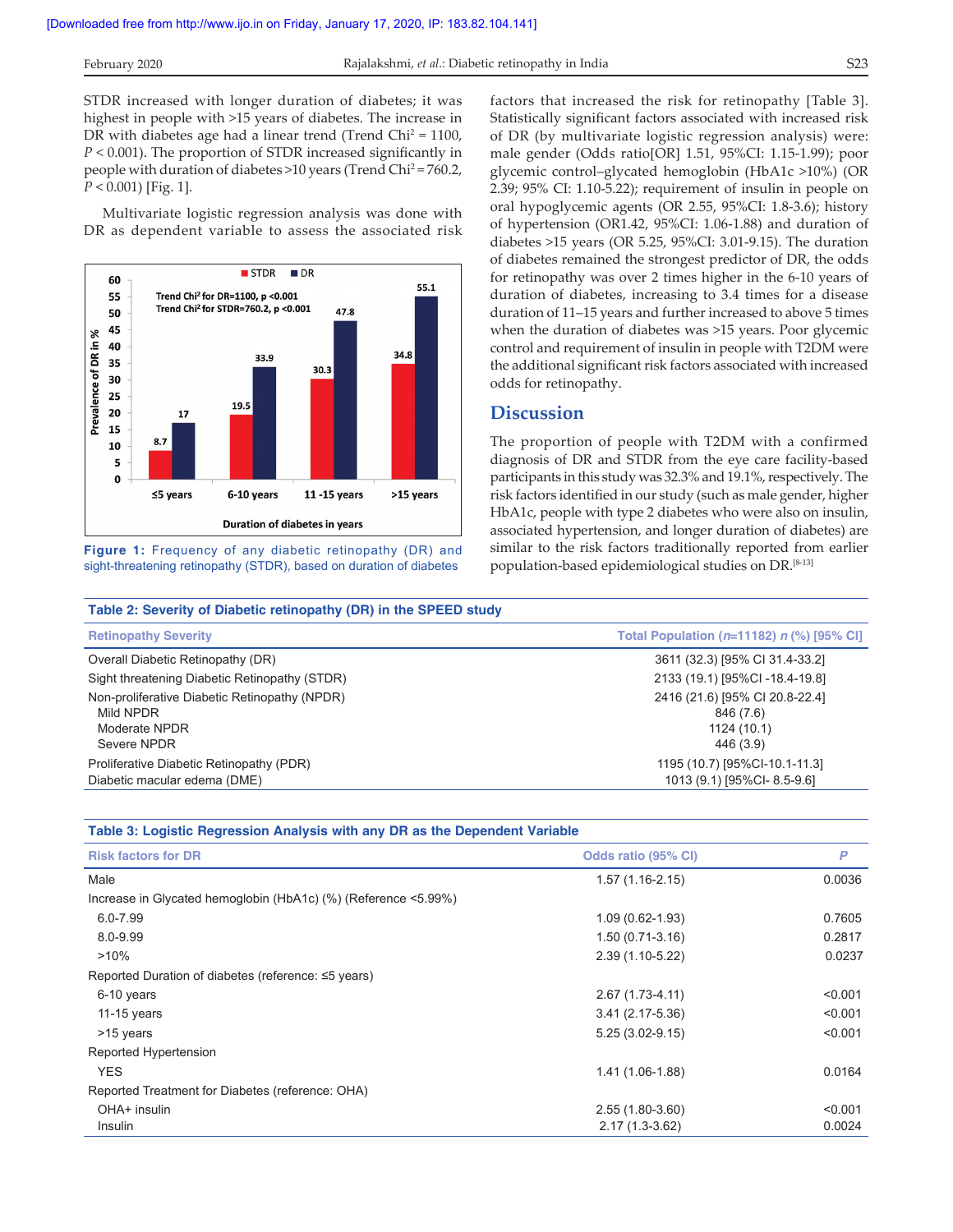#### S24 **INDIAN JOURNAL OF OPHTHALMOLOGY** Volume 68 Supplement 1

Prevalence of DR varies considerably in different populations and at different times.[2] It also varies with the settings of the study, a clinic based to a population-based study. Table 4 provides the comparison of prevalence of DR in different clinic based and population‑based studies done in different parts of India at different times in the urban and rural areas. Irrespective of the methods used to detect DR, the prevalence of DR in India in various earlier epidemiological studies varied from 10.5% to 26.2%.<sup>[8-13,16,17]</sup> Five of 6 population-based studies in India on the DR prevalence were performed in the South India[8‑12,16,17] and one study was performed in the West India.[13] The proportion of DR detected in this SPEED study across various tertiary eye care facilities is similar to DR detected in T2DM in the clinic-based study in Chennai, India.<sup>[15]</sup> The All India Ophthalmological Society (AIOS) Diabetic Retinopathy Eye Screening Study done in 2014 across India recruited 6218 people with known diabetes, was also a pan‑India targeted study.[18] This study reported a DR prevalence of 21.7%,[18] but did not report DR severity. The DR (32.3%) reported in the current eye-care facility in 2016 is obviously higher because the SPEED study was a tertiary eye-care facility-based study.

In our study about 1 in 3 Indians with T2DM presenting at an eye facility had DR. The proportion of STDR in our study was 19.1%, i.e., about 1/5<sup>th</sup> of people with T2DM had STDR and more than half of the people with DR had STDR possibly because this was data from tertiary eye care hospitals. This study analyzed pooled data of patients with T2DM presenting to the eye-care facilities for the first time and it is presumed that only those with more severe levels of retinopathy would have visited or were referred to these facilities. The male preponderance in this study is possibly because more males visited the tertiary eye care facilities for treatment.

STDR is a major concern due to visual impairment and the loss of productivity during the prime productive years of life. The vision loss could be minimized with the early detection, tight glycemic control right from the time of diagnosis of diabetes and timely treatment of STDR even before the patient is symptomatic.[19]

The risk factors associated with DR identified in this study are similar to the ones reported in earlier epidemiological studies.[10,11] Poor blood glucose management and duration of diabetes are the commonly reported risk factors associated with increased risk for DR.[20‑22] The age at diabetes of T2DM is also an important risk factor as there is a trend of earlier age of onset of T2DM in the recent years.[21] Raman *et al*. (SN‑DREAMS) has shown that people who develop T2DM early in their life (before 40 years age) have 2-time risk of DR and STDR.<sup>[23]</sup> In our study, the reported age of onset of T2DM was significantly lower in those with DR. In our series poor glycemic control and hence the need/requirement of insulin in T2DM (along with oral hypoglycemic agents/OHA) were associated with a 2‑fold increased risk for retinopathy. Studies have shown that strict metabolic control and early detection reduces the progression and severity of DR.[19] Emphasis on glycemic control (HbA1c <7%) and maintaining a near-normal blood pressure are important to reduce the risk of development and progression of retinopathy.[19,22]

#### **Strengths of the  study**

This is possibly first eye care facility-based study from India that has looked at the complete spectrum of diabetic eye disorders. This report has estimated both the magnitude of DR and STDR among hospital attendances across the country.

| Table 4: Various studies on diabetic retinopatity in type 2 diabetes in mula including the current SPEED study   |                                   |                          |                                                       |                                       |      |  |
|------------------------------------------------------------------------------------------------------------------|-----------------------------------|--------------------------|-------------------------------------------------------|---------------------------------------|------|--|
| Name of the study                                                                                                | <b>Type of Study</b>              | <b>Place and</b><br>year | <b>Number of participants</b><br>with type 2 diabetes | DR diagnosis by                       | DR%  |  |
| Rema et al. <sup>[15]</sup>                                                                                      | Diabetic Clinic based             | Chennai, 1996            | 6792                                                  | Ophthalmoscopy                        | 34.1 |  |
| Andhra Pradesh eye disease<br>survey (APEDS) <sup>[8]</sup>                                                      | Epidemiological<br>(Urban)        | Hyderabad<br>1999        | 124                                                   | Ophthalmoscopy                        | 22.4 |  |
| Palakkad Eye Disease Survey, (PEDS)[9]                                                                           | Epidemiological<br>(Urban)        | Kerala 2002              | 260                                                   | Ophthalmoscopy                        | 26.8 |  |
| Chennai Urban Rural Epidemiology<br>Study (CURES) - Eye Study <sup>[10]</sup>                                    | Epidemiological<br>(Urban)        | Chennai<br>2003-2004     | 1715                                                  | Fundus photography                    | 17.6 |  |
| Sankara Nethralaya Diabetic retinopathy<br>epidemiology and molecular genetics<br>study (SN DREAMS) Report 1[11] | Epidemiological<br>(Urban)        | Chennai 2009             | 1414                                                  | Fundus photography                    | 18   |  |
| Aravind Theni Eye Study <sup>[12]</sup>                                                                          | Epidemiological<br>(Rural)        | <b>Theni 2009</b>        | 2802                                                  | Ophthalmoscopy                        | 12.2 |  |
| Sankara Nethralaya Diabetic retinopathy<br>epidemiology and molecular genetics<br>study (SN DREAMS) Report 2[16] | Epidemiological<br>(Rural)        | Kanchipuram,<br>2014     | 1360                                                  | Fundus photography                    | 10.3 |  |
| The Chunampet Rural Diabetes<br>Prevention Project Model (CRDPP)[17]                                             | Epidemiological<br>(Rural)        | Chunampet,<br>2014       | 1001                                                  | Fundus photography                    | 18.2 |  |
| AdityaJyot Diabetic Retinopathy Urban<br>Mumbai Slums Study AJ-DRUMSS[13]                                        | Epidemiological<br>(Urban)        | Mumbai, 2014             | 2415                                                  | Fundus photography                    | 14.5 |  |
| All India Ophthalmological Society Diabetic<br>Retinopathy Eye Screening Study <sup>[18]</sup>                   | Camp based                        | Across India,<br>2014    | 6218                                                  | Ophthalmoscopy                        | 21.7 |  |
| Spectrum of eye disorders in<br>diabetes (SPEED) Study. Report 2                                                 | Eye care facility<br><b>Based</b> | Across India.<br>2016    | 11182                                                 | Ophthalmoscopy/<br>Fundus photography | 32.3 |  |

**Table 4: Various studies on diabetic retinopathy in type 2 diabetes in India including the current SPEED study**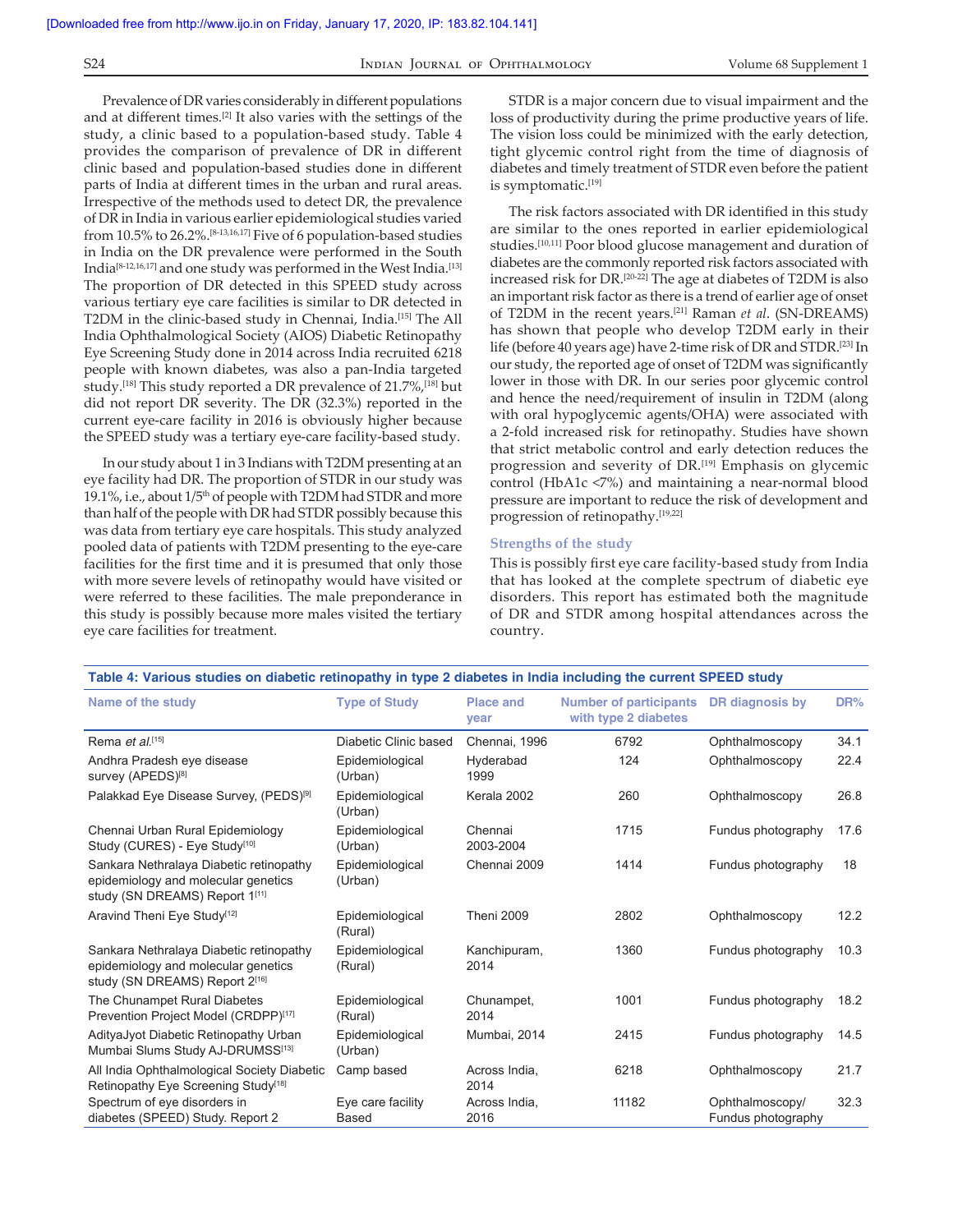#### **Limitations of the study**

It is cross‑sectional hospital‑based observational data‑based study and hence causal directions are not clear. Our data was from patients with self-reported diabetes visiting eye-care facilities, and therefore findings may not directly apply to the entire population. Snellen visual acuity was recorded across the eye care facilities in the data collection app. Some of the eye care facilities didn't have access to complete systemic evaluation of the patients and hence there were some missing data of the systemic co‑morbidities. Heterogeneity in the data collection across the various centers was a limitation. The possible inter‑observer variation in retinopathy grading and assessment between the various eye care facilities, despite using the ICDR classification, was an additional limitation of this study.

# **Conclusion**

Diabetic retinopathy was observed in one‑third and sight-threatening diabetic retinopathy in one-fifth of the people with type 2 diabetes mellitus in the clinic population across India. Regular repetitive dilated fundus examination at shorter intervals would aid early detection of diabetic retinopathy and timely management of sight threatening diabetic retinopathy.[24,25]

# **SPEED study participating clinical facility organizations and investigators**

- 1. Aravind Eye Hospital, Madurai (Dr. Kim Ramasamy, MD)
- 2. Divyajyoti Trust, Surat, India (Dr. Rohan Chariwala, MD; Dr. Uday Gajiwala, MD)
- 3. Dr Mohan's Diabetes Specialities Centre and Madras Diabetes Research Foundation, Chennai, India (Dr. R Rajalakshmi, MD)
- 4. Dr. Rajendra Prasad Center for Ophthalmic Sciences, New Delhi (Dr. Rohan Chawla, MD; Dr Atul Kumar, MD)
- 5. Dr. Shroff's Charity Eye Hospital, Delhi, India (Dr. Manisha Agarwal, MD)
- 6. H V Desai Eye Hospital (Dr. Kuldeep Dole, MD; Dr. Madan Despande, MD)
- 7. Little Flower Eye Hospital, Angamaly, India (Dr. Thomas Cherian, MD)
- 8. L V Prasad Eye Institute, Bhubaneswar, India (Dr. Umesh C Behera, MD)
- 9. L V Prasad Eye Institute, Hyderabad, India (Dr. Rajeev Reddy, MD; Dr. Taraprasad Das, MD)
- 10.Netra Nirmay Niketan, Purba Midnapur, Bengal (Dr Asim Sil, MD)
- 11.Post Graduate institute of Medical Education and Research, Chandigarh, India (Dr. Ramandeep Singh, MD; Dr. Mangat Dogra, MD)
- 12.Pushpagiri Eye Institute, Hyderabad, India (Dr. K Viswanath, MD)
- 13.Sankara Nethralaya, Chennai, India (Dr. Muna Bhende, MD)
- 14.Sri Sankaradeva Netralaya, Guwahati, India (Dr. Harsha Bhattacharjee, MS)

#### **Financial support and sponsorship**

The Queen Elizabeth Diamond Jubilee Trust, London, UK.

#### **Conflicts of interest**

There are no conflicts of interest.

# **References**

- 1. Ogurtsova K, da Rocha Fernandes JD, Huang Y, Linnenkamp U, Guariguata L, Cho NH, *et al*. IDF diabetes atlas: Global estimates for the prevalence of diabetes for 2015 and 2040. Diabetes Res Clin Pract 2017;128:40‑50.
- 2. Yau JW, Rogers SL, Kawasaki R, Lamoureux EL, Kowalski JW, Bek T, *et al*. Meta‑analysis for eye disease (META‑EYE) study group. Global prevalence and major risk factors of diabetic retinopathy. Diabetes Care 2012;35:556‑64.
- 3. Klein R, Klein BE, Moss SE, Davis MD, DeMets DL. The Wisconsin epidemiologic study of diabetic retinopathy. III. Prevalence and risk of diabetic retinopathy when age at diagnosis is 30 or more years. Arch Ophthalmol 1984;102:527‑32.
- 4. Fong DS, Ferris FL, Davis MD, Chew EY. ETDRS research group: Causes of severe visual loss in the early treatment diabetic retinopathy study. ETDRS Report No. 24. Am J Ophthalmol 1999;127:137‑41.
- 5. Flaxman SR, Bourne RR, Resnikoff S, Ackland P, Braithwaite T, Cicinelli MV, *et al*. Vision Loss Expert Group of the Global Burden of Disease Study. Global causes of blindness and distance vision impairment 1990-2020: A systematic review and meta-analysis. Lancet Glob Health 2017;5:e1221‑34.
- 6. International Diabetes Federation. Diabetes Atlas.  $8<sup>th</sup>$  ed. Brussels, Belgium: International Diabetes Federation; 2017.
- 7. AnjanaRM, PradeepaR, DeepaM, DattaM, SudhaV, UnnikrishnanR, *et al*. Prevalence of diabetes and prediabetes (impaired fasting glucose and/or impaired glucose tolerance) in urban and rural India: Phase I results of the Indian council of medical research‑India diabetes (ICMR‑INDIAB) study. Diabetologia 2011;54:3022‑7.
- 8. Dandona L, Dandona R, Naduvilath TJ, McCarty CA, Rao GN. Population based assessment of diabetic retinopathy in an urban population in Southern India. Br J Ophthalmol 1999;83:937‑40.
- 9. Narendran V, John RK, Raghuram A, Ravindran RD, Nirmalan PK, Thulasiraj RD. Diabetic retinopathy among self reported diabetics in Southern India: A population based assessment. Br J Ophthalmol 2002;86:1014‑8.
- 10. Rema M, Premkumar S, Anitha B, Deepa R, Pradeepa R, Mohan V. Prevalence of diabetic retinopathy in urban India: The Chennai urban rural epidemiology study (CURES) eye study, I. Invest Ophthalmol Vis Sci 2005;46:2328‑33.
- 11. Raman R, Rani PK, Reddi Rachepalle S, Gnanamoorthy P, Uthra S, Kumaramanickavel G, *et al*. Prevalence of diabetic retinopathy in India: Sankara Nethralaya diabetic retinopathy epidemiology and molecular genetics study report 2. Ophthalmology 2009;116:311‑8.
- 12. Namperumalsamy P, Kim R, Vignesh TP, Nithya N, Royes J, Gijo T, *et al*. Prevalence and risk factors for diabetic retinopathy: A population‑based assessment from Theni District, South India. Postgrad Med J 2009;85:643‑8.
- 13. Sunita M, Desai S, Vinay P, Moolani S, Rai N, Deepen S, *et al*. Aditya Jyot‑diabetic retinopathy in urban Mumbai slums study (AJ‑DRUMSS): Study design and methodology ‑ report 1. Ophthalmic Epidemiol 2014;21:51‑60.
- 14. Wilkinson CP, Ferris FL 3rd, Klein RE, Lee PP, Agardh CD, Davis M, *et al*.; Global Diabetic Retinopathy Project Group. Proposed international clinical diabetic retinopathy and diabetic macular edema disease severity scales. Ophthalmology 2003;110:1677‑82.
- 15. Rema M, Ponnaiya M, Mohan V. Prevalence of retinopathy in non‑insulin dependent diabetes mellitus at a diabetes centre in southern India. Diabetes Res Clin Pract 1996;34:29‑36.
- 16. Raman R, Ganesan S, Pal SS, Kulothungan V, Sharma T. Prevalence and risk factors for diabetic retinopathy in rural India. Sankara Nethralaya diabetic retinopathy epidemiology and molecular genetic study III(SN‑DREAMS III), report no 2. BMJ Open Diabetes Res Care 2014;2:e000005.